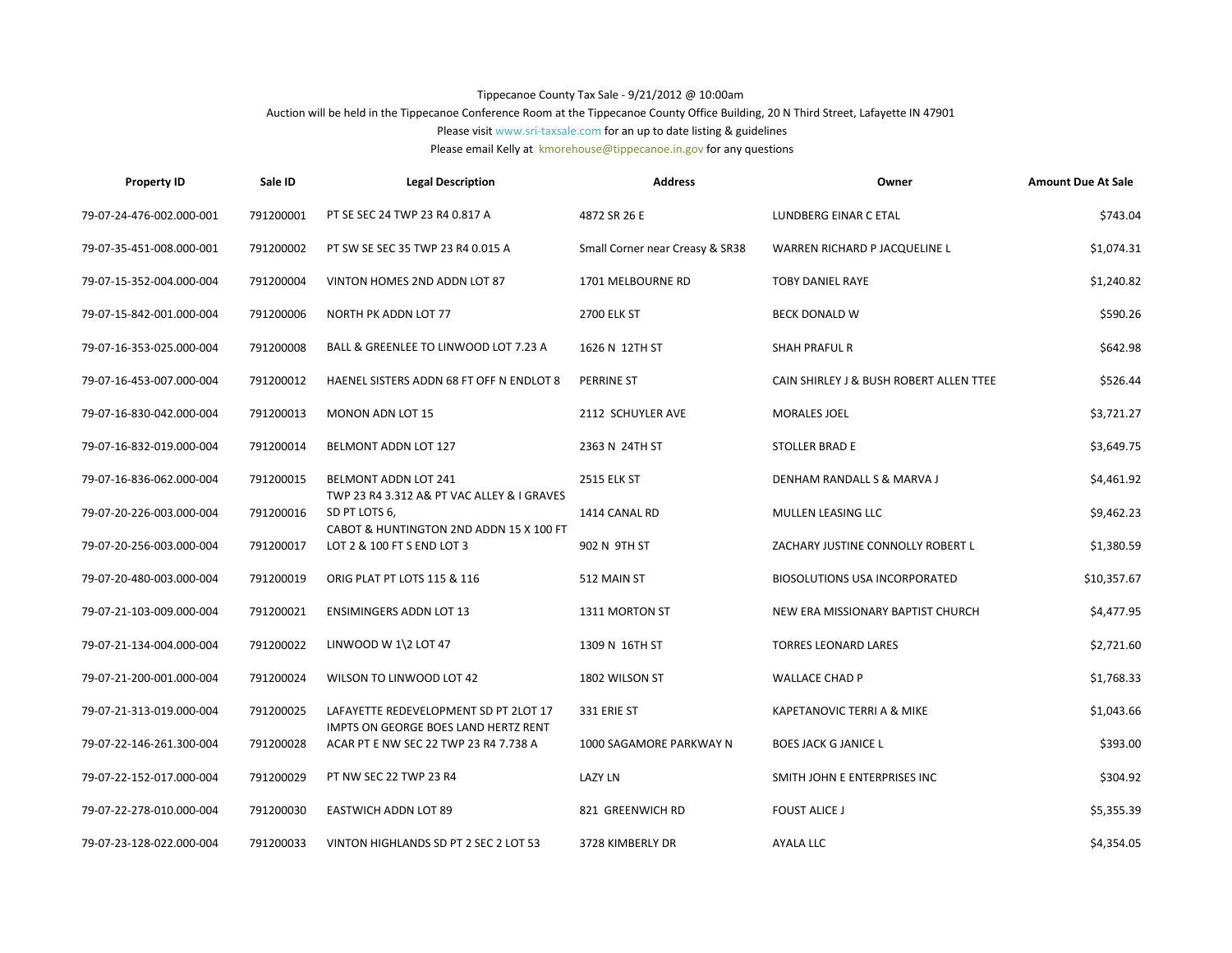|                          |           | PT SW SEC 24 TWP 23 R4 3.617 AANNEXED                        |                          |                                   |              |
|--------------------------|-----------|--------------------------------------------------------------|--------------------------|-----------------------------------|--------------|
| 79-07-24-352-026.000-004 | 791200034 | FROM 102-00600-0723                                          | 4110 SR 26 E             | <b>MADHAV LLC</b>                 | \$193,949.17 |
| 79-07-27-128-017.009-004 | 791200036 | THE PUZZLE FACTORY PD UNIT 1 & 1/13 INT<br><b>COMM AREA</b>  | 3200 SOUTH #1 ST         | PUZZLE FACTORY LOFTS LLC          | \$2,215.30   |
|                          |           | THE PUZZLE FACTORY PD UNIT 2 & 1/13 INT                      |                          |                                   |              |
| 79-07-27-128-018.009-004 | 791200037 | <b>COMM AREA</b>                                             | 3200 SOUTH #2 ST         | PUZZLE FACTORY LOFTS LLC          | \$1,949.20   |
|                          |           | THE PUZZLE FACTORY PD UNIT 3 & 1/13 INT                      |                          |                                   |              |
| 79-07-27-128-019.009-004 | 791200038 | <b>COMM AREA</b>                                             | 3200 SOUTH #3 ST         | PUZZLE FACTORY LOFTS LLC          | \$1,768.60   |
|                          |           | THE PUZZLE FACTORY PD UNIT 4 & 1/13 INT                      |                          |                                   |              |
| 79-07-27-128-020.009-004 | 791200039 | <b>COMM AREA</b>                                             | 3200 SOUTH #4 ST         | PUZZLE FACTORY LOFTS LLC          | \$1,979.80   |
|                          |           | THE PUZZLE FACTORY PD UNIT 5 & 1/13 INT                      |                          |                                   |              |
| 79-07-27-128-021.009-004 | 791200040 | <b>COMM AREA</b>                                             | 3200 SOUTH #5 ST         | PUZZLE FACTORY LOFTS LLC          | \$1,795.60   |
|                          |           | THE PUZZLE FACTORY PD UNIT 8 & 1/13 INT                      |                          |                                   |              |
| 79-07-27-128-024.009-004 | 791200041 | <b>COMM AREA</b>                                             | 3200 SOUTH #8 ST         | PUZZLE FACTORY LOFTS LLC          | \$1,204.90   |
|                          |           | THE PUZZLE FACTORY PD UNIT 9 & 1/13 INT                      |                          |                                   |              |
| 79-07-27-128-025.009-004 | 791200042 | <b>COMM AREA</b>                                             | 3200 SOUTH #9 ST         | PUZZLE FACTORY LOFTS LLC          | \$1,542.40   |
|                          |           | THE PUZZLE FACTORY PD UNIT 10 & 1/13 INT                     |                          |                                   |              |
| 79-07-27-128-026.009-004 | 791200043 | <b>COMM AREA</b>                                             | 3200 SOUTH #10 ST        | PUZZLE FACTORY LOFTS LLC          | \$9,899.65   |
| 79-07-27-128-028.009-004 | 791200044 | THE PUZZLE FACTORY PD UNIT 12 & 1/13 INT<br><b>COMM AREA</b> | 3200 SOUTH #12 ST        | PUZZLE FACTORY LOFTS LLC          | \$17,826.39  |
|                          |           |                                                              |                          |                                   |              |
| 79-07-27-203-009.000-004 | 791200046 | NEW CENTURY PLACE SEC 2 PT 2 LOT 7                           | 185 CENTURY PL           | DOG HOUSE HOLDINGS LLC            | \$13,369.24  |
|                          |           |                                                              |                          |                                   |              |
| 79-07-28-107-001.000-004 | 791200049 | VYVERBERG VALLEY SD OF LOT 1LOT 1B                           | 304 VALLEY ST            | RALEVIC VELJKO M                  | \$2,793.08   |
|                          |           |                                                              |                          |                                   |              |
| 79-07-28-184-005.000-004 | 791200050 | <b>EVERETTS ADDN LOT 5</b>                                   | 614 S 18TH ST            | <b>BROGAN SONIA</b>               | \$1,976.58   |
|                          |           |                                                              |                          |                                   |              |
| 79-07-28-257-004.000-004 | 791200053 | <b>FANNIE BANGS ADDN LOT 1</b>                               | 2001 PERDUE ST           | <b>KEMBLE MARILYNN</b>            | \$3,813.65   |
|                          |           |                                                              |                          |                                   |              |
| 79-07-28-479-010.000-004 | 791200057 | ROGERS SD N 1\2 LOTS 47 & 48                                 | 1123 S 24TH ST           | HENDERSON HAROLD I & SHONNA A     | \$3,724.43   |
|                          |           |                                                              |                          |                                   |              |
| 79-07-29-127-005.000-004 | 791200058 | ENSMINGERS E 1\2 LOT 24                                      | 61 WALNUT ST             | HURT MARY JANE                    | \$1,796.47   |
|                          |           |                                                              |                          |                                   |              |
| 79-07-29-229-029.000-004 | 791200061 | TAYLOR WHITE PETERSON & ELLSWORTHLOT 34 632 OREGON ST        |                          | <b>NIX PAUL</b>                   | \$1,873.70   |
|                          |           |                                                              |                          |                                   |              |
| 79-07-29-234-010.000-004 | 791200062 | 30 FT S 8TH ST PT NE NE SEC 29TWP 23 R4 .31A 19 S 8TH ST     |                          | <b>SCHARER MARK</b>               | \$979.39     |
|                          |           | TAYLOR WHITE PETERSON & ELLSWORTH                            |                          |                                   |              |
| 79-07-29-239-012.000-004 | 791200063 | ADDNFR 60 FT FRONT LOT 4                                     | 617 NEW YORK ST          | LAWRENCE DANIEL MICHAEL           | \$1,831.81   |
|                          |           | A G PHELPS ADDN LOT 25 &4 3\4 FT N SIDE LOT                  |                          |                                   |              |
| 79-07-29-261-004.000-004 | 791200064 | 26                                                           | 532 S 3RD ST             | HURST VIVIAN E                    | \$9,886.32   |
|                          |           |                                                              |                          |                                   |              |
| 79-07-29-383-004.000-004 | 791200068 | SUNSET HEIGHTS ADDN LOT 10                                   | 1404 HOLLOWAY DR         | KUEBERTH JOHN JOSEPH JR DORINDA S | \$2,876.82   |
|                          |           | WILLIAMS RIDGE PD PH 1 COMMON                                |                          |                                   |              |
| 79-07-32-251-006.000-004 | 791200069 | AREA(0.8661 A)                                               | <b>WILLIAMS RIDGE CT</b> | VINSON DEVELOPMENT LLC            | \$185.18     |
| 79-07-32-331-001.000-004 | 791200070 | AUSTINS SD LOT 60                                            | POLAND HILL              | <b>BUNTIN LILLIAN M STEVENS</b>   | \$1,373.12   |
|                          |           |                                                              |                          |                                   |              |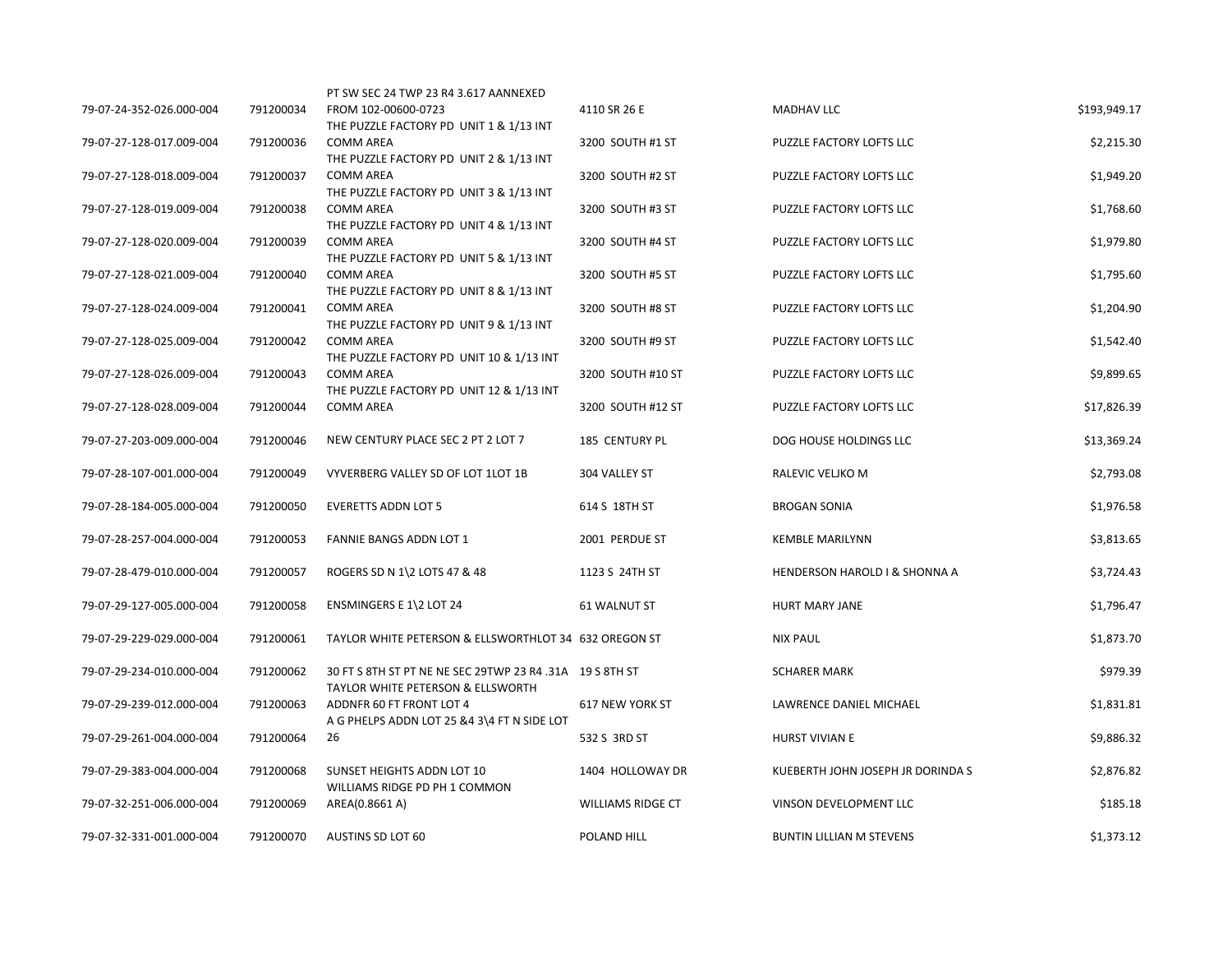| 79-07-33-128-016.000-004 | 791200071 | FAIR PARK 2ND ADDN LOT 45                | 1427 POTOMAC AVE     | SEABOLT NANCY J                   | \$923.65    |
|--------------------------|-----------|------------------------------------------|----------------------|-----------------------------------|-------------|
| 79-07-33-357-021.000-004 | 791200072 | EDGELEA 2ND ADDN LOT 51                  | 2549 CAMBRIDGE RD    | BURGER PROPERTY ASSURANCE LLC     | \$1,008.92  |
| 79-07-33-431-032.000-004 | 791200073 | TECUMSEH ADDN PT 1 LOT 179               | 2403 MANITOBA DR     | CARSON DIANTHE KIM & JOHN B       | \$376.06    |
| 79-07-34-300-005.000-004 | 791200075 | TECUMSEH ADDN PT 1 LOT 235               | 2311 SEQUOYA DR      | SHUMATE CLAUDE W SELMA J          | \$2,537.53  |
| 79-07-35-302-016.000-004 | 791200076 | COUNTRY CHARM SD PT 7 12 FT S SIDELOT 43 | POPLAR LN            | <b>COUNTRY CHARM UTILITY CORP</b> | \$366.23    |
| 79-07-25-226-008.000-005 | 791200077 | TIPPECANOE SHOPPES SD LOT 1              | 4921 SR 26 E         | SILVERLEAF FINANCIAL 5 LLC        | \$80,629.28 |
| 79-07-30-476-009.000-005 | 791200078 | PT SE SEC 30 TWP 23 R4 .35 A             | 1722 WABASH AVE      | ADAMS DONALD EUGENE SR            | \$3,706.09  |
| 79-07-31-277-002.000-005 | 791200079 | ROCHESTERS O L S 1/2 E OF RR LOT 26      | POWDERHOUSE LN       | <b>SMITH PAUL</b>                 | \$135.50    |
| 79-13-10-200-008.000-006 | 791200080 | PT NE SEC 10 TWP 21 R6 1 A               | 9001 W 900 S         | <b>TAXILLC</b>                    | \$7,963.45  |
| 79-15-02-400-001.000-007 | 791200081 | ADJ CONCORD PT SEC 2 TWP 21 R4 .50 A     | 3525 E 900 S         | SHEEHAN SHAREN                    | \$2,157.11  |
| 79-15-03-400-004.000-007 | 791200082 | PT NW SE SEC 3 TWP 21 R4 5.059 A TR #5   | 8607 WALNUT RIDGE RD | RAYBURN DAVID L                   | \$2,579.72  |
| 79-08-11-400-016.000-009 | 791200087 | PT SE SEC 11 TWP 23 R3 2.79 A            | 2235 N 950 E         | DUTCH SONJA & NICHOLAS            | \$3,262.05  |
| 79-08-20-100-004.000-009 | 791200089 | <b>CREEKSIDE SD LOT 40</b>               | 816 WEXFORD DR       | PATEL DEVEN                       | \$3,521.99  |
| 79-08-20-127-005.000-009 | 791200090 | <b>CREEKSIDE SD LOT 17</b>               | 719 CLIFFSIDE CT     | <b>MENNEN BUILDERS INC</b>        | \$18,448.70 |
| 79-08-27-100-001.000-009 | 791200092 | NW NW SEC 27 TWP 23 R3 10 A              | 8231 SR 26 E         | <b>KEMBLE MARK L</b>              | \$1,935.93  |
| 79-08-30-180-029.000-009 | 791200093 | SADDLEBROOK ESTATES SD PH 3 PT 2LOT 334  | 202 EQUESTRIAN DR    | MURILLO JUAN J & TINOCO CARINA    | \$1,988.92  |
| 79-08-33-276-004.000-009 | 791200094 | PT SE NE SEC 33 TWP 23 R3 1.806 A        | 1300 S 775 E         | NELSON SCOTT & MARIA              | \$4,680.10  |
| 79-08-18-300-012.300-010 | 791200097 | IMPROVEMENTS ONLY ON 114-03700-0121      | 5201 EISENHOWER RD   | <b>WEIS CHARLES</b>               | \$189.54    |
| 79-15-06-101-003.000-011 | 791200098 | PT NE SEC 6 TWP 21 R4 .41 A              | 435 W 800 S          | HENSEL MARY JOANNE                | \$2,196.61  |
| 79-15-19-200-022.000-011 | 791200099 | PT S NE SEC 19 TWP 21 R4 4.50 A          | 36 W 1150 S          | LINTON MICHAEL D                  | \$1,650.74  |
| 79-15-20-153-008.000-011 | 791200102 | PT SW NW SEC 20 TWP 21 R4 .12 A          | 11420 EAST ST        | <b>OWENS ROXANNE L</b>            | \$529.55    |
| 79-15-20-159-006.000-011 | 791200103 | ROMNEY KYLES ADDN LOT 11                 | <b>US HWY 231</b>    | RITCHIE LAWRENCE A                | \$634.81    |
| 79-12-02-300-002.000-012 | 791200105 | N END W SW SEC 2 TWP 22 R3 49.80 A       | 2618 S 900 E         | KORSCHOT GREGORY A SR             | \$2,500.39  |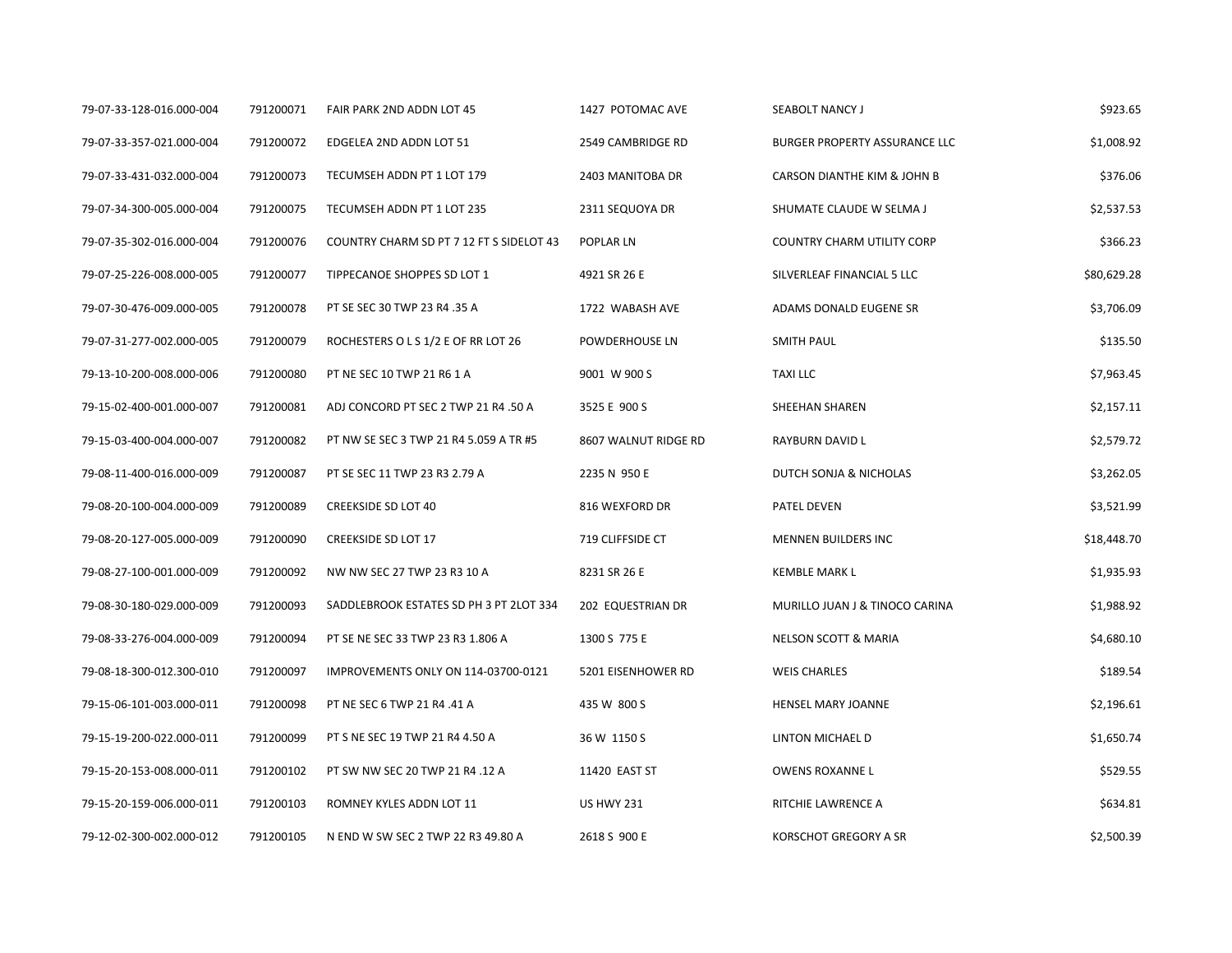| 79-12-03-400-001.000-012 | 791200107 | PT SEC 3 TWP 22 R3 69.20 A                                                           | 2617 S 900 E     | KORSCHOT GREGORY A SR                  | \$7,686.37  |
|--------------------------|-----------|--------------------------------------------------------------------------------------|------------------|----------------------------------------|-------------|
| 79-12-03-400-006.000-012 | 791200108 | PT SE SEC 3 TWP 22 R3                                                                | 2683 HARDING RD  | <b>KORSCHOT GREGORY A SR</b>           | \$4,620.24  |
| 79-12-18-300-003.000-012 | 791200109 | S END W FR SW SEC 18 TWP 22 R3 0.3 A                                                 | E 450 S          | <b>WALLACE JEAN</b>                    | \$135.50    |
| 79-12-25-400-004.000-012 | 791200110 | PT SE SEC 25 TWP 22 R3 0.1377 A<br>PT W NE SEC 26 TWP 22 R3 1 ANEWCOMER              | E 700 S          | <b>RUTAN GORDON L</b>                  | \$293.49    |
| 79-12-26-200-003.000-012 | 791200111 | <b>CEMETERY</b>                                                                      | S 1000 E         | NEWCOMER CHURCH OF UNITED BREATHERN TI | \$1,124.59  |
| 79-12-04-302-052.000-013 | 791200112 | PRESTWICK MANOR SEC 4 LOT 11<br>1 X 22 2-3 RODS PT W W SE SEC 1TWP 23 R6 TO          | 741 SHAKAMAK CT  | <b>JACKSON MATTHEW E</b>               | \$2,583.79  |
| 79-05-01-400-004.000-014 | 791200114 | <b>CEMETERY LOT</b><br>PT W W W SEC 34 TWP 24 R6 .16 A KNOWN                         | 3020 N 750 W     | <b>BROWN W A SR</b>                    | \$453.50    |
| 79-01-34-301-005.000-016 | 791200123 | ASPT LOT 19 IN K R S ADDN                                                            | 622 S BROWN ST   | <b>FUNK SCOTT</b>                      | \$348.79    |
| 79-03-10-100-006.000-017 | 791200124 | PT NW NW SEC 10 TWP 24 R4120 X 140 FT<br>PT NE SEC 10 TWP 24 R4 24.835 APT NE SEC 10 | 8925 SR 43 N     | KING JOSEPH A NANCY LOU                | \$1,362.50  |
| 79-03-10-200-010.000-017 | 791200125 | TWP 24 R4 23.158 A                                                                   | 2919 E 900 N     | CRONIN JAMISON L & STACEY L            | \$7,198.70  |
| 79-03-11-100-005.000-017 | 791200126 | PT NW SEC 11 TWP 24 R4 1.02 A                                                        | 3103 E 900 N     | HILL ANGELIA M ETAL                    | \$1,478.19  |
| 79-03-17-400-001.000-017 | 791200127 | PT NE SE SEC 17 TWP 24 R4                                                            | N 75 E           | <b>CLARK FLOYD</b>                     | \$187.50    |
| 79-03-19-200-006.000-017 | 791200128 | PT NW NW NE SEC 19 TWP 24 R42.00 A                                                   | N 50 W           | CARNAHAN PAUL & CARLA                  | \$397.51    |
| 79-03-27-400-010.000-017 | 791200132 | PT E SW SEC 27 TWP 24 R4 1 A                                                         | 5323 N 9TH ST    | SCHURMAN ELIZABETH A                   | \$752.38    |
| 79-04-04-200-003.000-017 | 791200133 | PT N FR NE SEC 4 TWP 24 R3 .45 A                                                     | E 975 N          | <b>DOERR RUTH L</b>                    | \$2,432.08  |
| 79-03-33-252-005.000-018 | 791200137 | PT W NE FR SEC 33 TWP 24 R4                                                          | 2250 KOPF LN     | DYER GRANT LEE ADINA SUE               | \$7,497.66  |
| 79-03-28-277-002.000-019 | 791200140 | PT E NE SEC 28 TWP 24 R4 6.537 A                                                     | 5500 SR 43 N     | REI LIMITED PARTNERSHIP                | \$57,520.28 |
| 79-10-01-276-027.000-021 | 791200142 | PT E E SEC 1 TWP 22 R5 0.39 A60 X 283 FT<br>KNOWN AS LOTS 30                         | 2434 SMITH DR    | SMITH RUSSELL JEFFREY                  | \$1,376.92  |
| 79-06-10-326-006.000-022 | 791200143 | PT E SW SEC 10 TWP 23 R5 1 A                                                         | 3679 W 250N      | <b>GOODMAN BENJAMIN S CHERIL</b>       | \$790.34    |
| 79-06-10-401-009.000-022 | 791200146 | LINDBERG VILLAGE PH 1 & PH 2LOT 183                                                  | 2348 HOPKINS DR  | <b>BD RENTALS LLC</b>                  | \$6,381.23  |
| 79-06-15-100-010.000-022 | 791200147 | PT NW NW SEC 15 TWP 23 R5 .96 A & .92 A                                              | 3900 LINDBERG RD | LEVITE JOHN E NAOMI                    | \$1,017.95  |
| 79-06-15-203-010.000-022 | 791200148 | REPLAT OF LOTS 41, 44 & 45 HUNTINGTONSD<br>PH 1 PT 1 PT OL A                         | ALYDAR DR        | DRACH RAYMOND A & JOY PARR             | \$165.06    |
| 79-02-36-326-011.000-023 | 791200149 | HADLEY MOORS SD PT 1 OUTLOT 320                                                      | <b>OUTLOT</b>    | LUXHART CORPORATION                    | \$460.23    |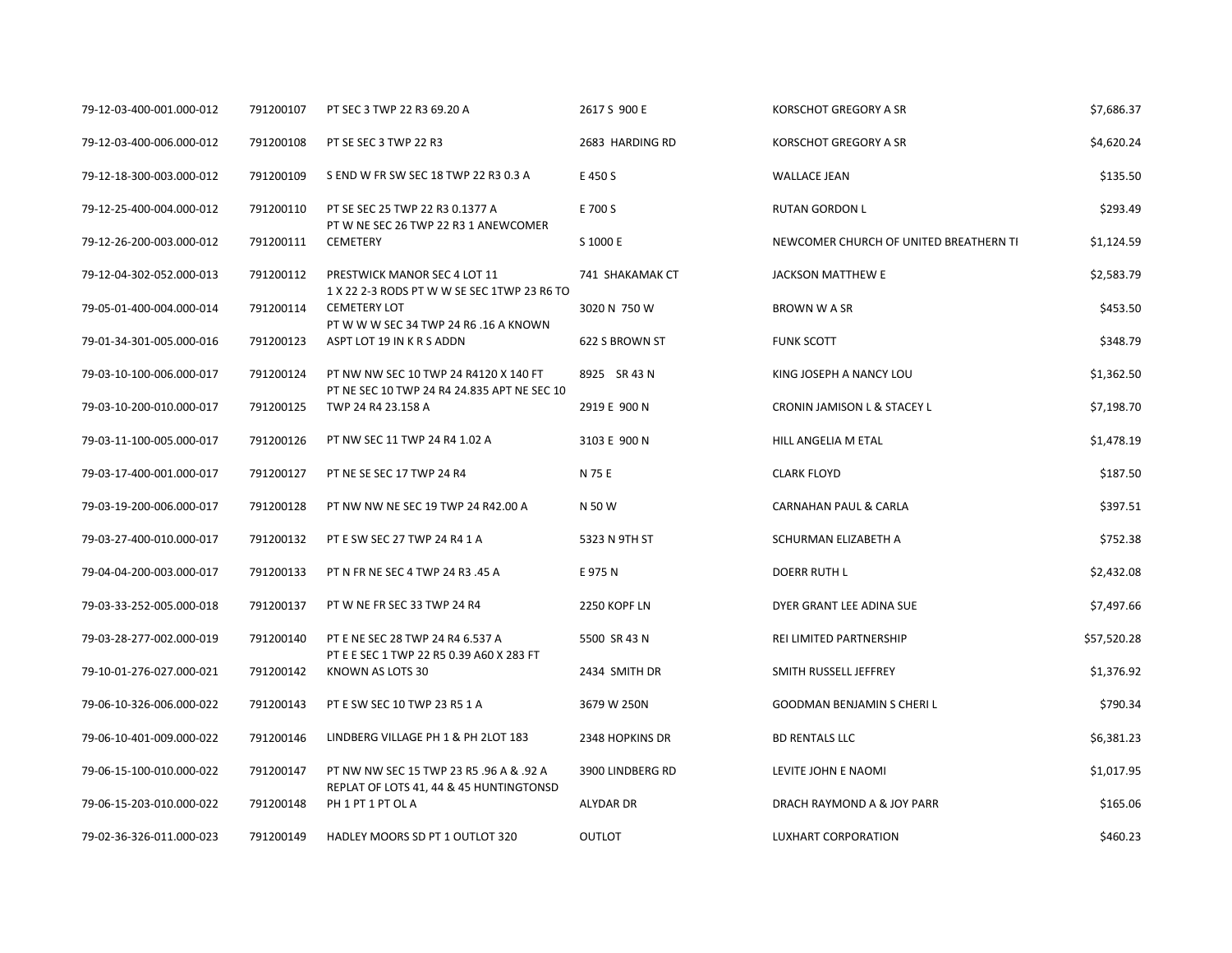| 79-02-36-326-029.000-023 | 791200150 | HADLEY MOORS SD PT 2 LOT 107                                               | 1535 LIONHEART LN  | RUIZ VALERIE C                         | \$4,023.69  |
|--------------------------|-----------|----------------------------------------------------------------------------|--------------------|----------------------------------------|-------------|
| 79-06-02-226-013.000-023 | 791200151 | PARAMOUNT-LAKESHORE SD PH 1 SEC 1OL AA                                     | PARAMOUNT DR       | RBT DEVELOPMENT LLC & PARAMOUNT DEVELO | \$135.50    |
| 79-06-02-228-012.000-023 | 791200152 | LAKESHORE SD PH 1 OUTLOT A                                                 | <b>CHENANGO PL</b> | RBT DEVELOPMENT LLC                    | \$135.50    |
| 79-06-11-100-005.000-023 | 791200154 | RIVER BIRCH TRACE SD OUTLOT A(DETENTION<br>BASIN)                          | <b>HORIZON DR</b>  | MENNEN BUILDERS LLC ETAL               | \$139.06    |
| 79-06-23-326-007.000-023 | 791200155 | PT E SW SEC 23 TWP 23 R5 1.1 A                                             | 2741 NEWMAN RD     | TRISKA DAVID J                         | \$4,395.90  |
| 79-06-26-376-016.000-023 | 791200156 | PT SW SEC 26 TWP 23 R5 0.116 A                                             | 2529 S RIVER RD    | BATES WILLIAM R & KEMBLE MARK L        | \$1,086.76  |
| 79-07-03-402-001.000-023 | 791200157 | BLACKTHORNE PD PH 1 COMMON AREA 3/4%<br>INT PT W SE SEC 3 TWP 23 R5 2.28 A | <b>KENNESAW DR</b> | <b>G&amp;L DEVELOPMENT CO INC</b>      | \$5,355.71  |
| 79-07-08-451-005.000-023 | 791200158 | RIVER HIGHLANDS SD OUTLOT A(NON-<br><b>BUILDABLE)</b>                      | N RIVER RD         | MICHALSKI KATHLEEN M ETAL              | \$149.58    |
| 79-07-30-200-006.300-023 | 791200159 | CELLULAR ONES RIVER RD                                                     | 706 S RIVER RD     | <b>CELLULAR ONE</b>                    | \$2,136.96  |
| 79-07-18-003-000.301-026 | 791200163 | WATERFRONT CONDOMINIUMS PH1-PH2 & PH5 320 BROWN ST                         |                    | <b>HOMESPORTS INC</b>                  | \$1,259.57  |
| 79-07-18-127-015.000-026 | 791200164 | NORTHWESTERN GARDENS E 1\2S 1\2 LOT 5                                      | 920 ELM DR         | BEAVER JAMES A                         | \$3,506.23  |
| 79-07-20-102-007.000-026 | 791200165 | KERLINS S D LOT 35 NORTHERN W 1\2 LOT 2                                    | 146 E STADIUM AVE  | <b>KETTERLING VIOLET M</b>             | \$2,738.15  |
| 79-07-20-158-001.000-026 | 791200166 | CHAUNCEY ADDN 52 FT N SIDE LOT 19                                          | 48 N SALISBURY ST  | FRP HOLDING COMPANY LLC                | \$10,869.64 |
| 79-07-20-158-002.000-026 | 791200167 | CHAUNCEY 50 X 85 FT NE SIDE & 2 FTX 25 FT W<br>SIDE LOT 19                 | 149 LITTLETON ST   | FRP HOLDING COMPANY LLC                | \$8,920.38  |
| 79-07-20-303-006.000-026 | 791200168 | CHAUNCEY 48 FT S SIDE LOT 19                                               | 42 N SALISBURY ST  | FRP HOLDING COMPANY LLC                | \$36,129.01 |
| 79-07-20-306-006.000-026 | 791200169 | CHAUNCEY PLAT OF BOTTOM LANDS120 FT W<br>SIDE LOT 13                       | 240 E STATE ST     | <b>EAST STATE STREET LLC</b>           | \$47,469.19 |
| 79-04-16-253-001.000-027 | 791200171 | TWP 24 R3 0.92 A(VAC AMERICUS LOTS 47&48<br>&PT ST & ALLEY)                | 7562 AMERICUS CT   | KING GARY L CHERYL E                   | \$677.60    |
| 79-04-20-200-007.000-027 | 791200172 | PT W NE SEC 20 TWP 24 R3 0.96 A                                            | 6850 SR 25 N       | <b>CORNS CHARLES E NANCY E</b>         | \$1,276.92  |
| 79-04-23-300-004.000-027 | 791200173 | PT SW SEC 23 TWP 24 R3 1.808A                                              | N 900 E            | <b>GOLDEN DARRELL L &amp; KATHY M</b>  | \$274.03    |
| 79-04-30-300-014.000-027 | 791200175 | PT W FR SW SEC 30 TWP 24 R3 .5 A 100 X 218 FT 5020 E 500 N                 |                    | CONRAD LINDA L                         | \$1,534.81  |
| 79-04-33-127-008.000-027 | 791200176 | RUFFINGS ADDN TRANSITVILLE LOTS 10 & 11 &<br>PT VAC ST                     | 4918 SHERMAN ST    | MITCHELL STEVEN K MICHELE E            | \$497.97    |
| 79-09-45-550-048.000-028 | 791200178 | PT NE SW BUR RES SEC 5 TWP 22 R64.10 A                                     | 8111 W 510 S       | BRICKLER BRAD A & BRAD                 | \$401.44    |
| 79-09-46-561-003.000-028 | 791200179 | <b>CARTE OUTLOTS LOT 3</b>                                                 | 7308 TURNER RD     | SNIDER JUDITH K                        | \$694.03    |